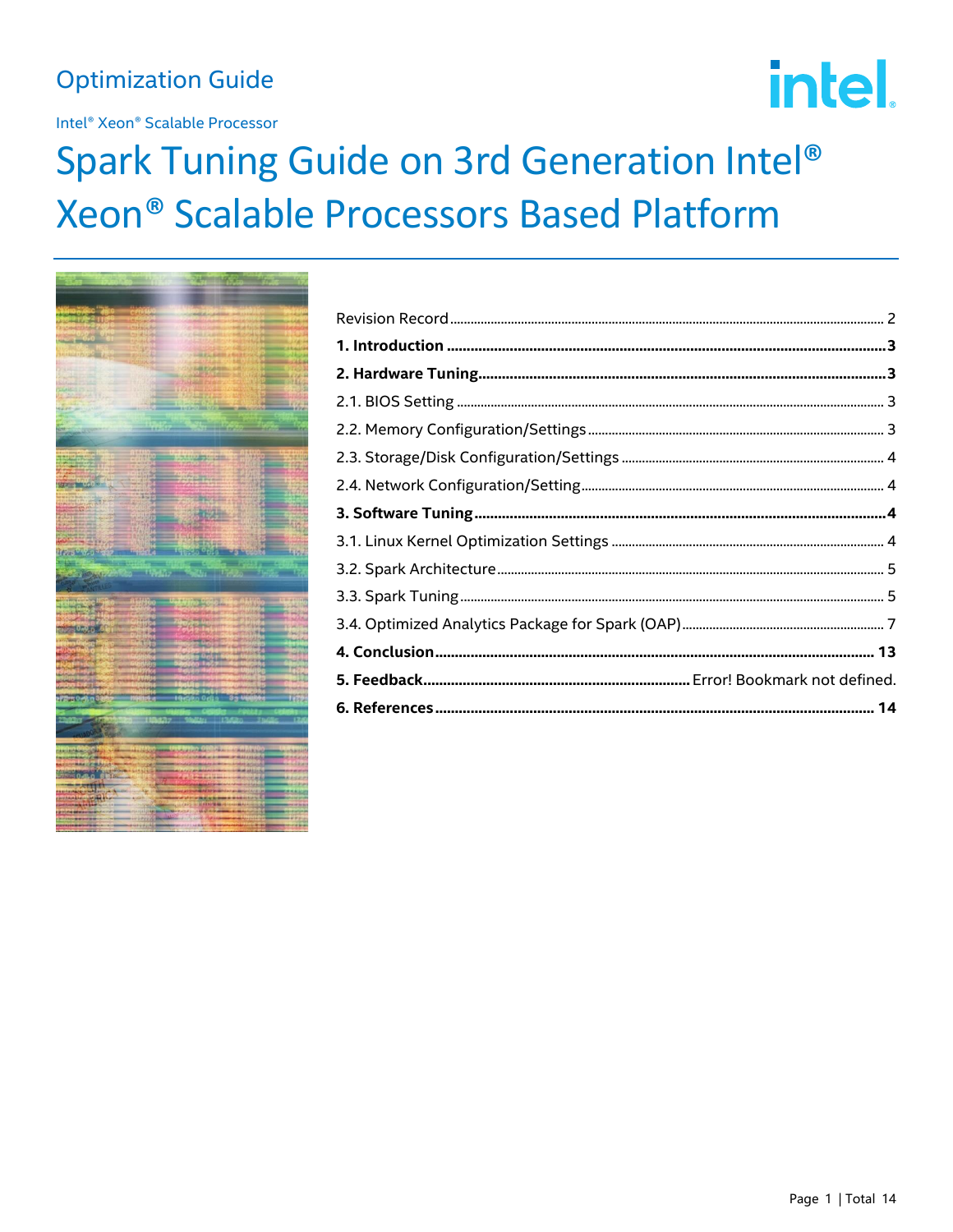# Revision Record

<span id="page-1-0"></span>

| Date       | Rev.             | <b>Description</b>     |
|------------|------------------|------------------------|
| 08/15/2021 | 1.0 <sub>1</sub> | Initial Public Release |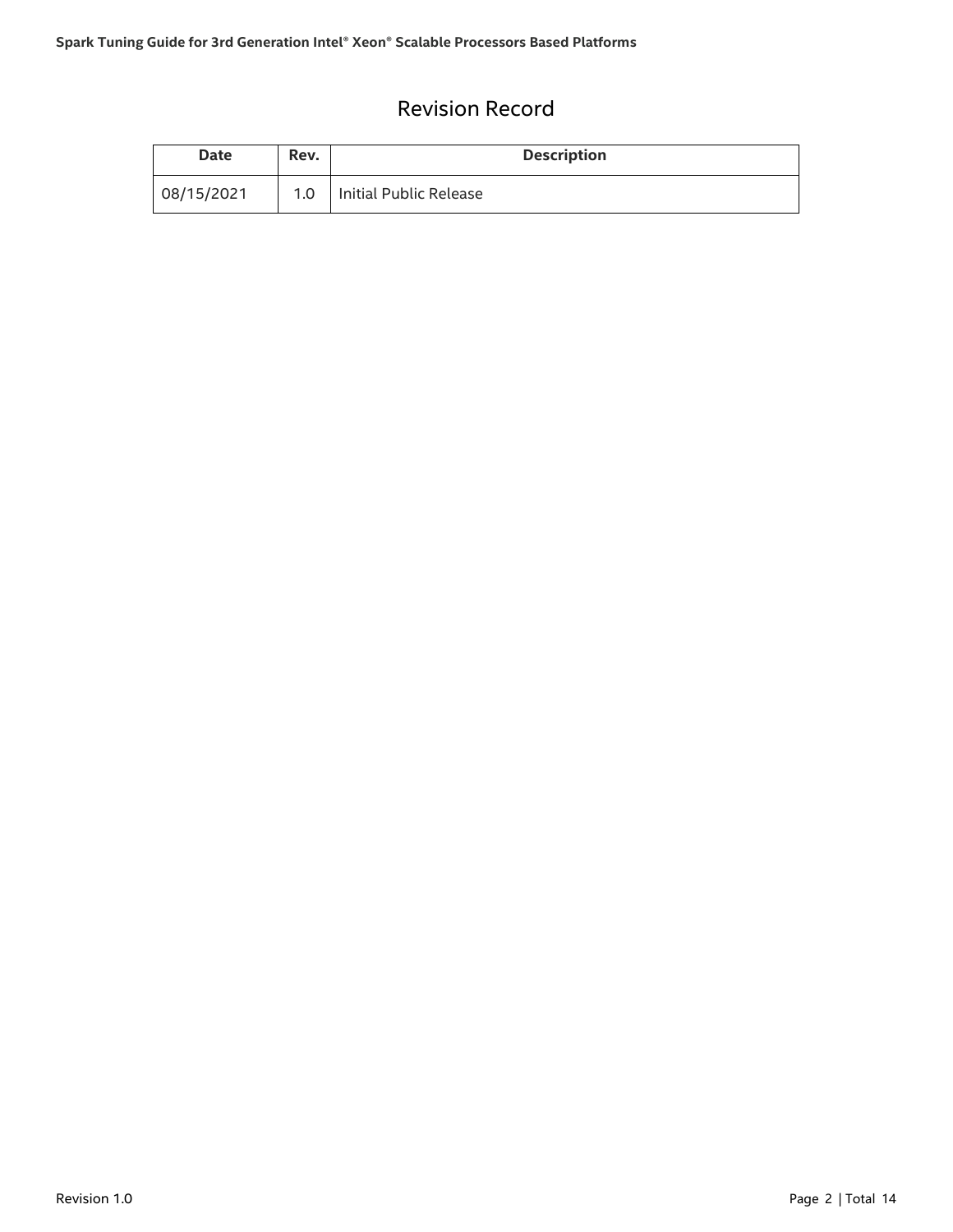# <span id="page-2-0"></span>1. Introduction

This guide is targeted towards users who are already familiar with Apache Spark\* and provides pointers and system setting for hardware and software that will provide the best performance for most situations. However, please note that we rely on the users to carefully consider these settings for their specific scenarios, since Spark can be deployed in multiple ways and this is a reference to one such use-case.

For evaluating Spark SQL performance, we recommend using the TPC [Decision Support benchmark](https://github.com/databricks/spark-sql-perf) which has several categories of queries representing different business use cases. For evaluating Spark MLlib performance, we recommend use **Hibench**. Most of below recommendations are based on Spark 3.0.

**3rd Gen Intel**® **Xeon**® **Scalable processors** deliver industry-leading, workload-optimized platforms with built-in AI acceleration, providing a seamless performance foundation to help speed data's transformative impact, from the multicloud to the intelligent edge and back. Improvements of particular interest to this workload applications are:

- Enhanced Performance
- More Intel® Ultra Path Interconnect
- Increased DDR4 Memory Speed & Capacity
- Intel® Advanced Vector Extensions
- Support for Intel® Optane™ Persistent Memory 200 series

*Note: The configuration described in this article is based on 3 rd Generation Intel Xeon processor hardware. Server platform, memory, hard drives, and network interface cards can be determined according to customer usage requirements.*

# <span id="page-2-1"></span>2. Hardware Tuning

Apache Spark applications typically run on cluster environments. Performance depends on not only CPU but also memory, storage, as well as network. How to configure a system for best performance is workload-dependent, not only hardware but also software.

#### <span id="page-2-2"></span>2.1. BIOS Setting

Begin by resetting your BIOS to default setting (from inside the BIOS setting screens, press F9 for BIOS default reset on Intel® Server Systems), then change the default values to the below suggestions:

| <b>Configuration Item</b>                                                                                          | Recommended Value |
|--------------------------------------------------------------------------------------------------------------------|-------------------|
| Advanced/Power & Performance/CPU P State Control/CPU P State Control/Enhanced<br>Intel SpeedStep <sup>®</sup> Tech | Enabled           |
| Advanced/Power & Performance/CPU Power and Performance Policy                                                      | Performance       |

# <span id="page-2-3"></span>2.2. Memory Configuration/Settings

Some Spark workloads are memory capacity and bandwidth sensitive. 5GB (or more) memory per thread is usually recommended. To take fully advantage of all memory channels, it is recommended that at least 1 DIMM per memory channel needs to be populated. A 2666MHz 32GB DDR4 (or faster/bigger) DIMM is recommended.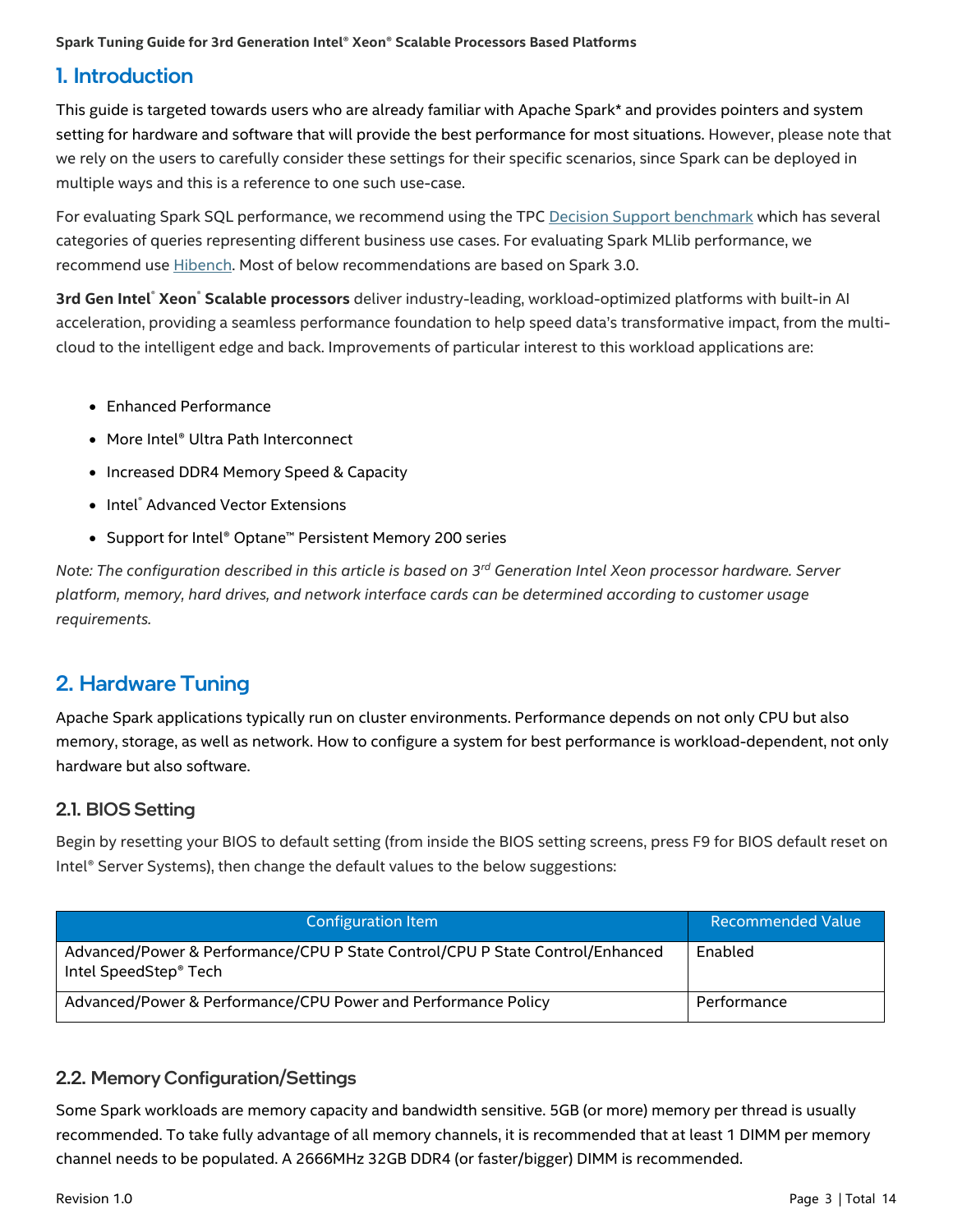# <span id="page-3-0"></span>2.3. Storage/Disk Configuration/Settings

Spark workloads usually trigger I/O read and write for some phases. The I/O device characteristic becomes dominant for performance for those phases. It is recommended to use SSDs to replace rotation-based hard drives. PCIe based SSD (e.g. Intel P4610 SSD) is preferred.

#### <span id="page-3-1"></span>2.4. Network Configuration/Setting

It is recommended to use at least 10gbps network. Faster network (e.g. 25gbps, Intel 700 Series Network Adapters) is preferred if available.

# <span id="page-3-2"></span>3. Software Tuning

==

Software configuration tuning is essential. From the Operating System to Spark configuration settings, they are all designed for general purpose applications and default settings are almost never tuned for best performance.

#### <span id="page-3-3"></span>3.1. Linux Kernel Optimization Settings

Use the following setting as guidelines for resource allocation. Depending on # of cores in the systems, the parameters can be set differently. The following parameters are used in a 2S ICX8360Y machine:

| (base) [root@sr254 ~]# ulimit -a        |                         |                |
|-----------------------------------------|-------------------------|----------------|
| core file size                          | $(blocks, -c)$ 0        |                |
| data seg size                           | (kbytes, -d) unlimited  |                |
| scheduling priority                     | $(-e)$ 0                |                |
| file size                               | (blocks, -f) unlimited  |                |
| pending signals                         |                         | $(-i)$ 1029204 |
| max locked memory                       | (kbytes, -1) unlimited  |                |
| max memory size                         | (kbytes, -m) unlimited  |                |
| open files                              |                         | $(-n) 655360$  |
| pipe size                               | $(512 bytes, -p) 8$     |                |
| POSIX message queues (bytes, -q) 819200 |                         |                |
| real-time priority                      | $(-r) 0$                |                |
| stack size                              | (kbytes, -s) 8192       |                |
| cpu time                                | (seconds, -t) unlimited |                |
| max user processes                      |                         | (-u) unlimited |
| virtual memory                          | (kbytes, -v) unlimited  |                |
| file locks                              |                         | (-x) unlimited |
| (base) $[root@sr254 \sim]$ #            |                         |                |

==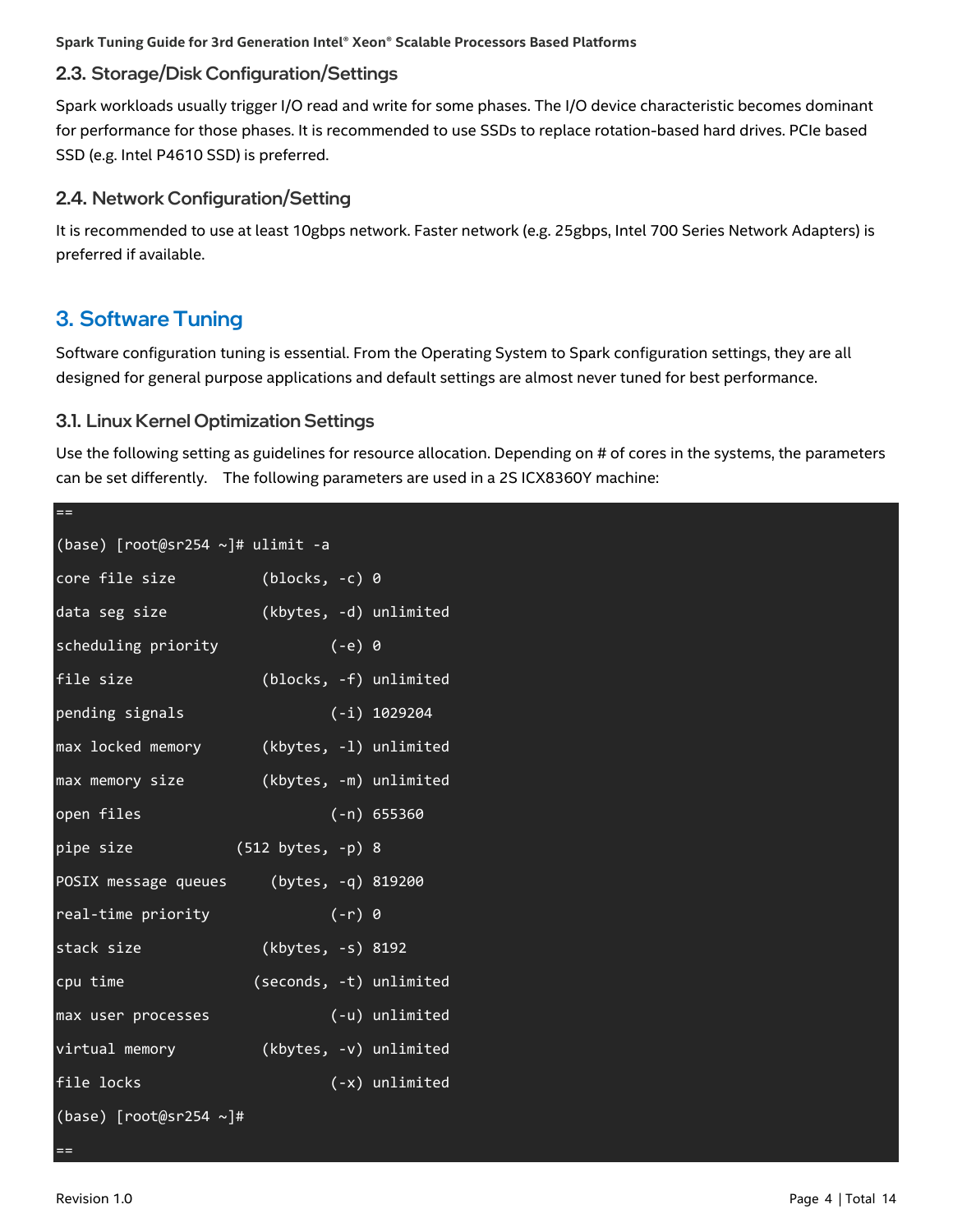Spark workloads usually benefit from Transparent Huge Page, which can be enabled via the following:

echo always > /sys/kernel/mm/transparent\_hugepage/defrag echo always > /sys/kernel/mm/transparent\_hugepage/enabled

#### <span id="page-4-0"></span>3.2. Spark Architecture

Apache Spark\* is a unified analytics engine for large-scale data processing. It provides high-level APIs in Scala, Java, Python, and R and an optimized engine that supports general execution graphs. Spark supports a rich set of higher-level tools including Spark SQL and DataFrames for SQL and structured data processing, MLlib for machine learning, GraphX for graph processing, and Structured Streaming for incremental computation and stream processing.<sup>1</sup>



# <span id="page-4-1"></span>3.3. Spark Tuning

By default, Spark uses on-heap memory only. However, if off-heap memory is properly configured, it helps performance for multiple workloads. Off-heap memory, including Storage only memory and Execution memory, can be enabled and configured via the following parameters, i.e. <spark.memory.offHeap.enabled> and <spark.memory.offHeap.size>.

To enable off-heap feature is particularly important when the memory capacity has become the constraint. Off-heap enables dynamic adjustment of memory space between application and kernel page cache. For some SQL workloads (e.g. TPC-DS), it is recommended to allocate ~35% and ~45% of total memory to on-heap and off-heap in Spark, respectively.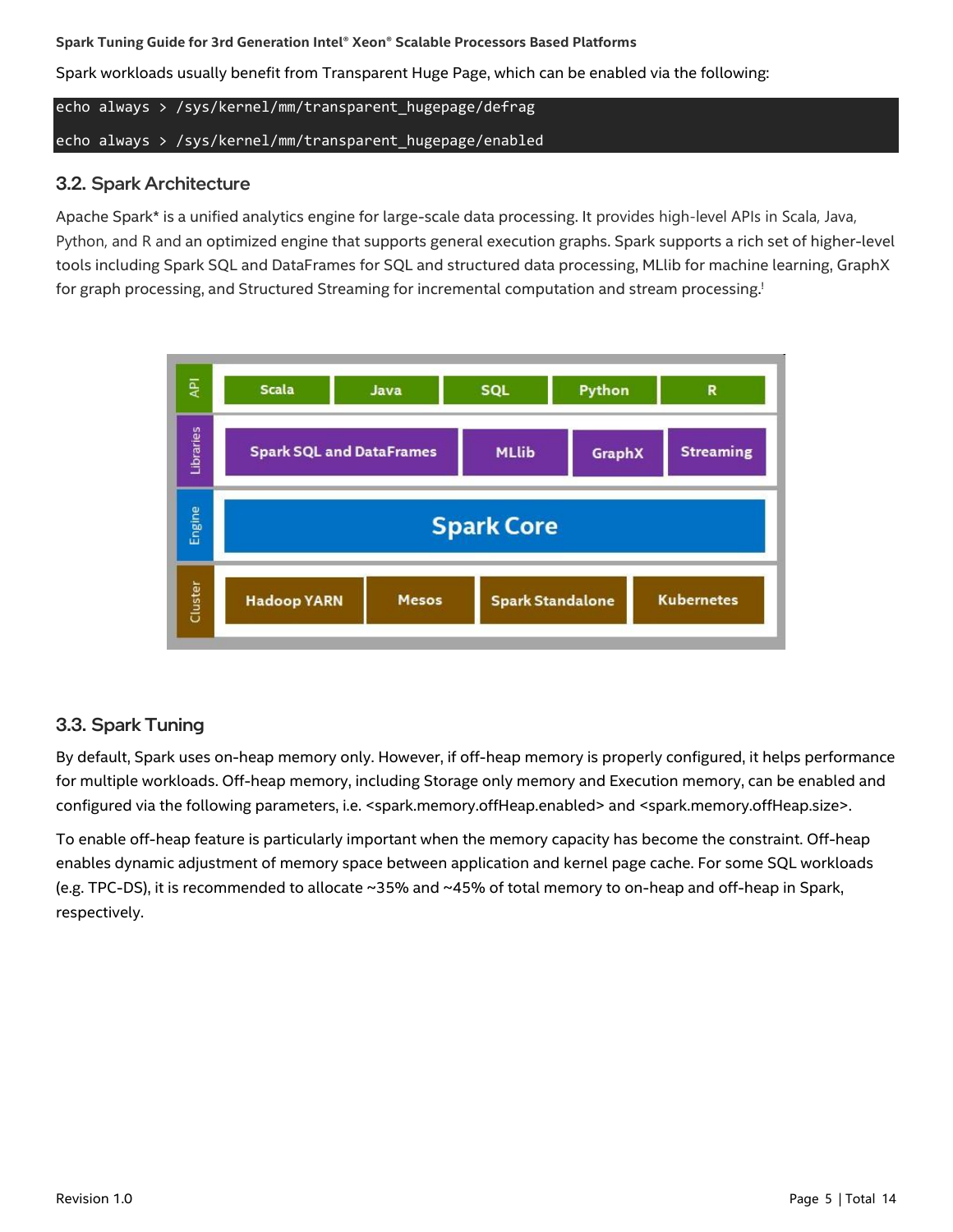

An important parameter to tune, which plays an important role in Spark performance is the <spark.sql.shuffle.partitions> parameter. The best setting for <spark.sql.shuffle.partitions> is also workload-dependent. For TPC-DS Power test, it is recommended to set <spark.sql.shuffle.partitions> as 2x or 3x of total # of threads in the system for Spark. For TPC-DS Throughput test, the default value of 200 is usually a good choice.

To take full advantage of hardware capability, Spark users must consider the underlying CPU architectural characteristics, which has oftentimes been ignored or overlooked by the Spark community.

- To avoid artificial contention in the CPU L1/L2 caches. When hyperthreading is enabled, two virtual (logical) cores run concurrently on the same physical core. Some hardware resources (e.g. L1/L2 caches) are shared between the two virtual cores. To configure < --executor-cores > as odd number would inevitably assign the two virtual cores on some physical cores to different Spark executors (i.e. processes) and therefore introduce artificial cache contention. Some commonly used BKMs (< --executor-cores 5 > from [<How-to: Tune Your Apache Spark Jobs \(Part 2\) -](https://blog.cloudera.com/how-to-tune-your-apache-spark-jobs-part-2/) [Cloudera Blog>](https://blog.cloudera.com/how-to-tune-your-apache-spark-jobs-part-2/) need some refinement to avoid such cache contention
- To avoid artificial deterioration on data locality. NUMA (Non-Uniform Memory Access) is an inherent nature in stateof-art multi-socket platforms and introduces an additional overhead due to inter-socket communication. Even in single socket machines, NUMA becomes essential when Sub-Numa-Cluster (SNC), Cluster-On-Die (CoD), or similar technology are enabled. Spark executors must be carefully configured to minimize NUMA traffic to avoid unnecessary deterioration on data locality.

For example, in a 2-socket 36core/socket with hyperthreading enabled machine, there are a total of  $\frac{1}{4}$  144 virtual cores on the 2 sockets. If Spark is configured as <--num-executors 9 --executor-cores 16>, then there will be at least one executor always having virtual cores from both sockets. Under such circumstance, it becomes hard (if not impossible) to optimize data locality.

#### 3.3.1. Tuning for Spark Adaptive Query Execution

When processing large scale of data on large scale Spark clusters, users usually face a lot of scalability, stability and performance challenges on such highly dynamic environment, such as choosing the right type of join strategy, configuring the right level of parallelism, and handling skew of data. Adaptive Query Execution (AQE), a key features Intel contributed to Spark 3.0, tackles such issues by reoptimizing and adjusting query plans based on runtime statistics collected in the process of query execution. Adaptive Query Execution optimizes the query plan by dynamically coalescing shuffle partitions, dynamically switching join strategies and dynamically optimizing skew joins based on the statistics collected at runtime. Enabling AQE can usually bring significant performance improvement on queries face the above challenges.

AQE is turned off by default in Spark 3.0. It can be enabled by setting SQL config spark.sql.adaptive.enabled to true.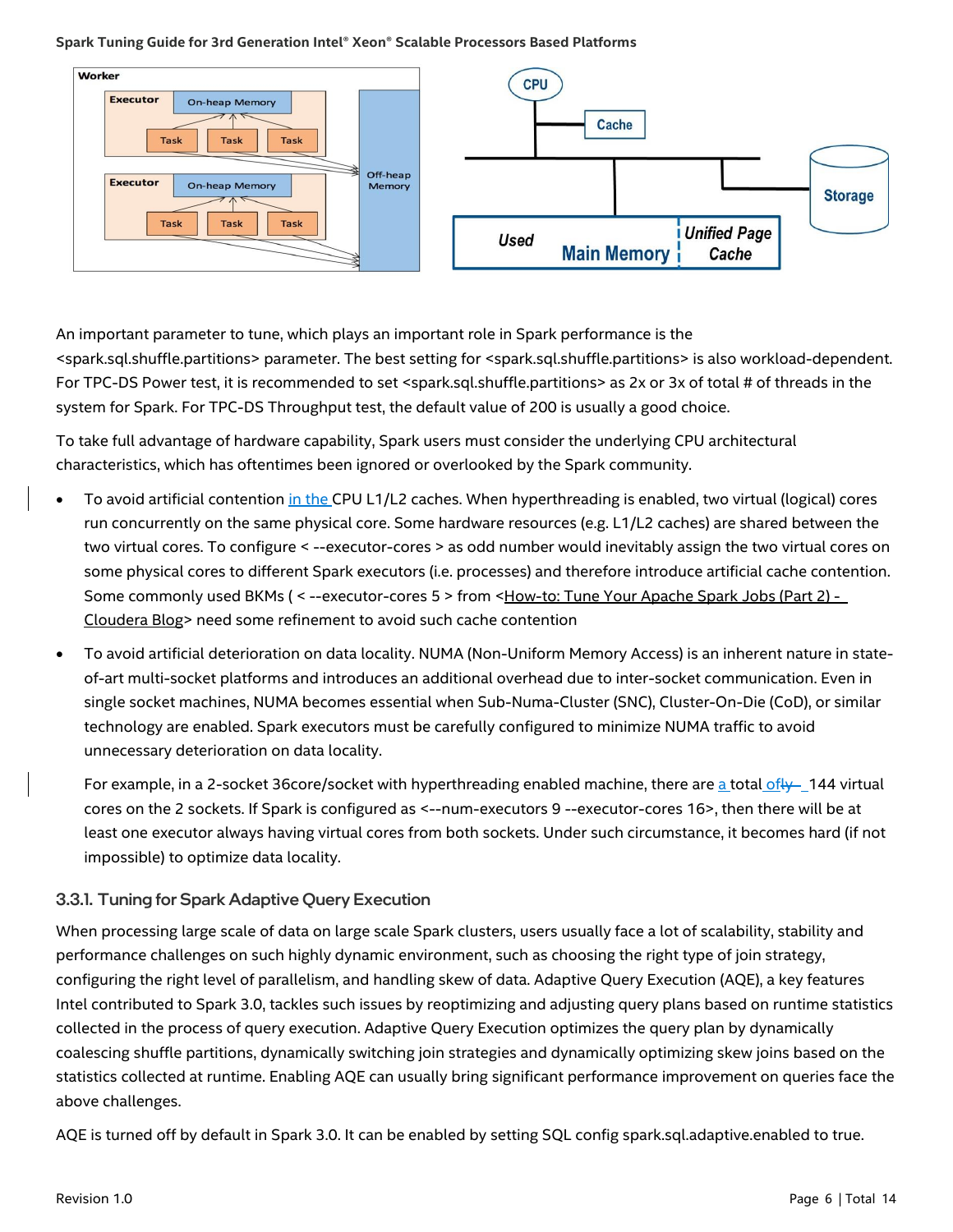# <span id="page-6-0"></span>3.4. Optimized Analytics Package for Spark (OAP)

Optimized Analytics Package for Apache Spark is a powerful package when facing challenges to achieve the highest level of performance through the latest advancement on hardware technologies. OAP for Spark Platform is an open source project to address these challenges by creating a series of optimized packages in different aspects including index, cache, shuffle, the execution engine, and the machine learning library. The [packages of this project](https://github.com/oap-project) are open-sourced.

#### 3.4.1. Spark SQL Data Source Cache

SQL Data Source Cache is designed to leverage smart fine-grained in-memory data caching to boost Spark SQL performance and is able to address the performance issues of some use cases. It provides the capability to cache input data from remote storage like HDFS or S3 in memory, PMem or local disks.

Caching is another core feature of OAP. It is also transparent to users. Data Source Cache can automatically load frequently queried (hot) data and evict data automatically according to the LRU policy when cache is full. Data Source Cache has the following characteristics:

| Source Cache characteristics   |                                                                                                                                                                                                |
|--------------------------------|------------------------------------------------------------------------------------------------------------------------------------------------------------------------------------------------|
| Off-Heap Memory                | The Data Source Cache uses off-heap memory and avoids the JVM GC. It can also use PMem as high-<br>performance, high-capacity, low-cost memory                                                 |
| Cache-Locality                 | Data Source Cache can schedule computing tasks to the executor which holds needed data in cache, by<br>implementing a cache aware mechanism based on Spark driver and executor's communication |
| Cache Granularity              | A column in one ads (equivalent to Stripe in ORC) of a column-oriented storage format file is loaded into a<br>basic cache unit which is called a "Fiber" in OAP                               |
| Cache Eviction                 | Data Source Cache eviction uses LRU policy, and automatically caches and evicts data transparently to end<br>user                                                                              |
| <b>Cache Configured Tables</b> | Data Source Cache also supports caching specific tables by configuring items according to actual situations,<br>these tables are usually hot tables                                            |

As described above, this feature can provide input data cache functionality to the executor. When using the cache data among different SQL queries, configure cache to allow different SQL queries to use the same executor process as in the following example. For cache media both DRAM and Intel PMem are supported.

| spark.oap.cache.strategy                         | guava   |
|--------------------------------------------------|---------|
| spark.sql.oap.cache.memory.manager               | offheap |
| # according to the resource of cluster           |         |
| spark.executor.memoryOverhead                    | 50g     |
| # equal to the size of executor.memoryOverhead   |         |
| spark.executor.sql.oap.cache.offheap.memory.size | 50g     |
| # for parquet fileformat, enable binary cache    |         |
| spark.sql.oap.parquet.binary.cache.enabled       | true    |
| # for orc fileformat, enable binary cache        |         |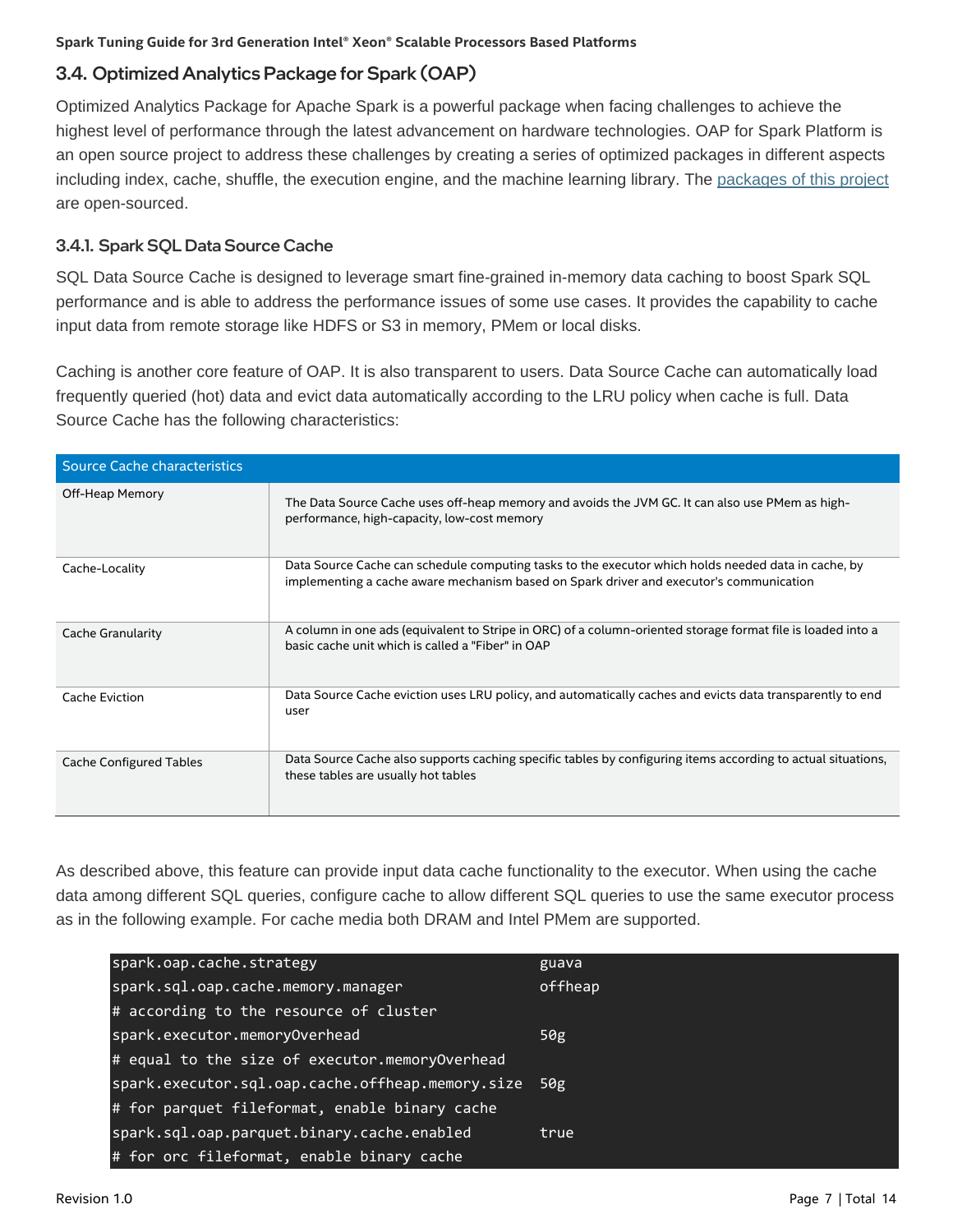spark.sql.oap.orc.binary.cache.enabled true

#### **Spark SQL Index**

Most users adopt OAP for Spark\* Platform Spark SQL as a batch processing engine. While there are cases to do interactive queries over the same data. Interactive queries usually process a large data set but return a small portion of data filtering for a specific condition. We usually expect the response in seconds or even sub-seconds instead of the minutes or hours for batch processing cases. This suggests using OAP SQL Index to address the performance challenges for interactive queries.

OAP SQL Index creates B+ Tree index over the columns which are queried most often on filtering conditions. Once the index is created, the index can be utilized transparently in the execution of a query when applicable.

After a successful OAP integration, you can use OAP SQL DDL to manage table indexes. The following example creates a B+ Tree index on column "a" of the oap\_test table using Spark Shell.

#### > spark.sql("create oindex index1 on oap\_test (a)")

Currently SQL Index supports creating an index on the following data types of columns.

#### Byte, Short, Integer, Long, Float, Double, String, Binary, Boolean

Using index in a query is transparent. When SQL queries have filter conditions on the column(s) which can take advantage of the index to filter the data scan, the index will automatically be applied to the execution of Spark SQL. The following example will automatically use the underlayer index created on column "a".

#### > spark.sql("SELECT \* FROM oap\_test WHERE a = 1").show()

If you choose to use SQL Index to get performance gain in queries, we recommend you do not create an index on small tables, like dimension tables.

#### 3.4.2. Spark RDD Cache with Intel Optane Persistent Memory (PMem)

Spark supports RDD cache in memory and disks. We know that memory is small and high cost, while disks are larger capacity but slower. RDD Cache with Intel Optane PMem adds PMem storage level to the existing RDD cache solutions to support caching RDD to PMem besides DRAM memory and disk.

There's a new StorageLevel introduced as PMEM\_AND\_DISK, being added to cache data to Optane PMem. At the places where previously cache/persist data to memory, use PMEM\_AND\_DISK to substitute the for the previous StorageLevel, so data will be cached to Optane PMem. To use Optane PMem to cache data, users can use below command:

#### persist(StorageLevel.PMEM\_AND\_DISK)

#### 3.4.3. Spark Shuffle with Intel Optane™ PMem

Spark is designed to deliver high throughput and low latency data processing for different workloads like ad hoc queries, real-time streaming, and machine learning. However, under certain workloads (large join/aggregation), Spark's performance is limited by shuffle - the process of reading/writing intermediate data on local shuffle drives and transmitting it with network.

Spark shuffle issues a great number of small random disk IO, serialization, network data transmission, and thus contributes a lot to job latency and could be the bottleneck for its workloads.

RPMem shuffle for Spark is a plugin for Spark shuffle, which leverages the RDMA network and remote persistent memory to provide extremely high performance and low latency shuffle solutions for Spark to address performance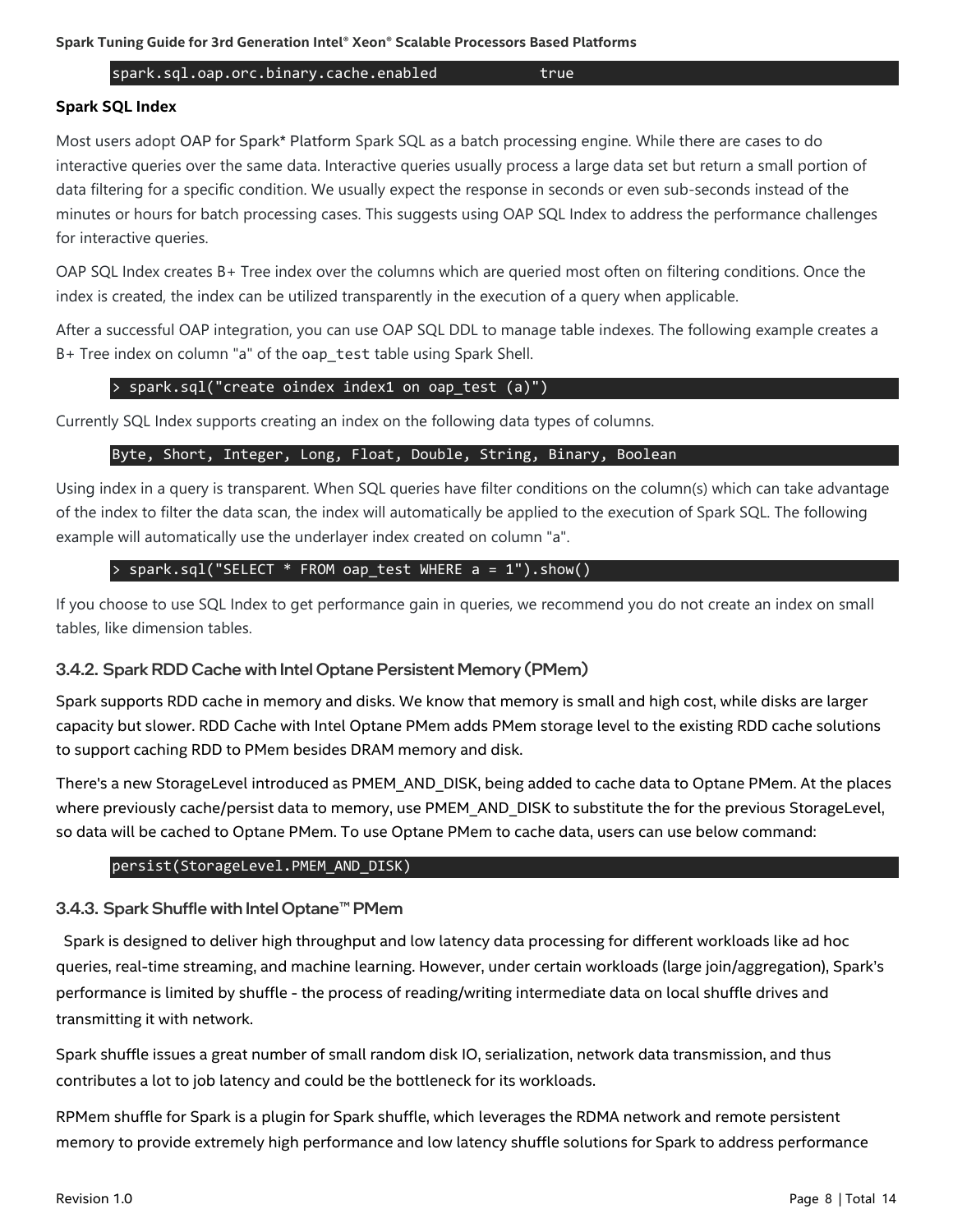issues for shuffle intensive workloads.

The RPMem Shuffle Plugin overrides default Spark shuffle manager and requires zero code changes to Spark code. With this plugin, traditional disk-based shuffle can be replaced with PMem only or PMEM RDMA combined shuffle solution, which significantly improves shuffle performance.

To enable RPMem Shuffle Plugin, it's needed to specify spark.shuflfe.manager to RPMem Shfufle Plugin and include the executable jar file to both spark.driver.exrtaClassPath and spark.executor.extraClassPath. Take below settings as an example:

spark.shuffle.manager org.apache.spark.shuffle.pmof.PmofShuffleManager spark.driver.extraClassPath /\$path/oap-shuffle/RPMem-shuffle/core/target/oaprpmem-shuffle-java-<version>-jar-with-dependencies.jar spark.executor.extraClassPath /\$path/oap-shuffle/RPMem-shuffle/core/target/oaprpmem-shuffle-java-<version>-jar-with-dependencies.jar

The memory configuration of RPMem Shuffle Plugin needs some extra attention, spark.executor.memory must be greater than shuffle\_block\_size \* numPartitions \* numCores \* 2 (for both shuffle and external sort), for example, default HiBench Terasort numPartition is 200, and we configured 10 cores each executor, then this executor must have memory capacity greater than 2MB(spark.shuffle.pmof.shuffle\_block\_size) \* 200 \* 10 \* 2 = 8G.

Since one Spark executor needs one PMem namespace exclusively, the executor number should be equal or less than the number of PMem namespaces.

For more details about enabling and tuning guide, please refer [pmem-shuffle README.](https://github.com/oap-project/pmem-shuffle)

#### 3.4.4. Spark Gazelle Plugin

Spark SQL execution engine works on structured row-based data and it runs on Java, which cannot make good utilization of SIMD instructions on columnar data processing. The Gazelle plugin re-implements Spark SQL execution layer with SIMD friendly columnar data processing based on Apache Arrow, which provides CPU-cache friendly columnar in-memory layout, SIMD optimized kernels, and LLVM based expression engine.

Below example shows how to enable Gazelle plugin in Spark. Please make sure you have added two jars: arrow data source jar and columnar core jar into your spark-shell, spark-sql, or thrift server commands. To enable Columnar processing plugin, please set "**spark.sql.extensions**" to "**com.intel.oap.ColumnarPlugin**". To enable Columnar based shuffle, please set "**spark.shuffle.manager**" to "**org.apache.spark.shuffle.sort.ColumnarShuffleManager**". By default, the jar file should pack the related arrow library. You can also use "**spark.executorEnv.LD\_LIBRARY\_PATH**" to set up the location of Arrow library in the executor.

#### \${SPARK\_HOME}/bin/spark-shell \

--verbose \

- --master yarn \
- --driver-memory 10G \

 --conf spark.driver.extraClassPath=\$PATH\_TO\_JAR/spark-arrow-datasource-standard- <version>-jar-with-dependencies.jar:\$PATH\_TO\_JAR/spark-columnar-core-<version>-jar-withdependencies.jar \

 --conf spark.executor.extraClassPath=\$PATH\_TO\_JAR/spark-arrow-datasource-standardh- <version>-jar-with-dependencies.jar:\$PATH\_TO\_JAR/spark-columnar-core-<version>-jar-withdependencies.jar \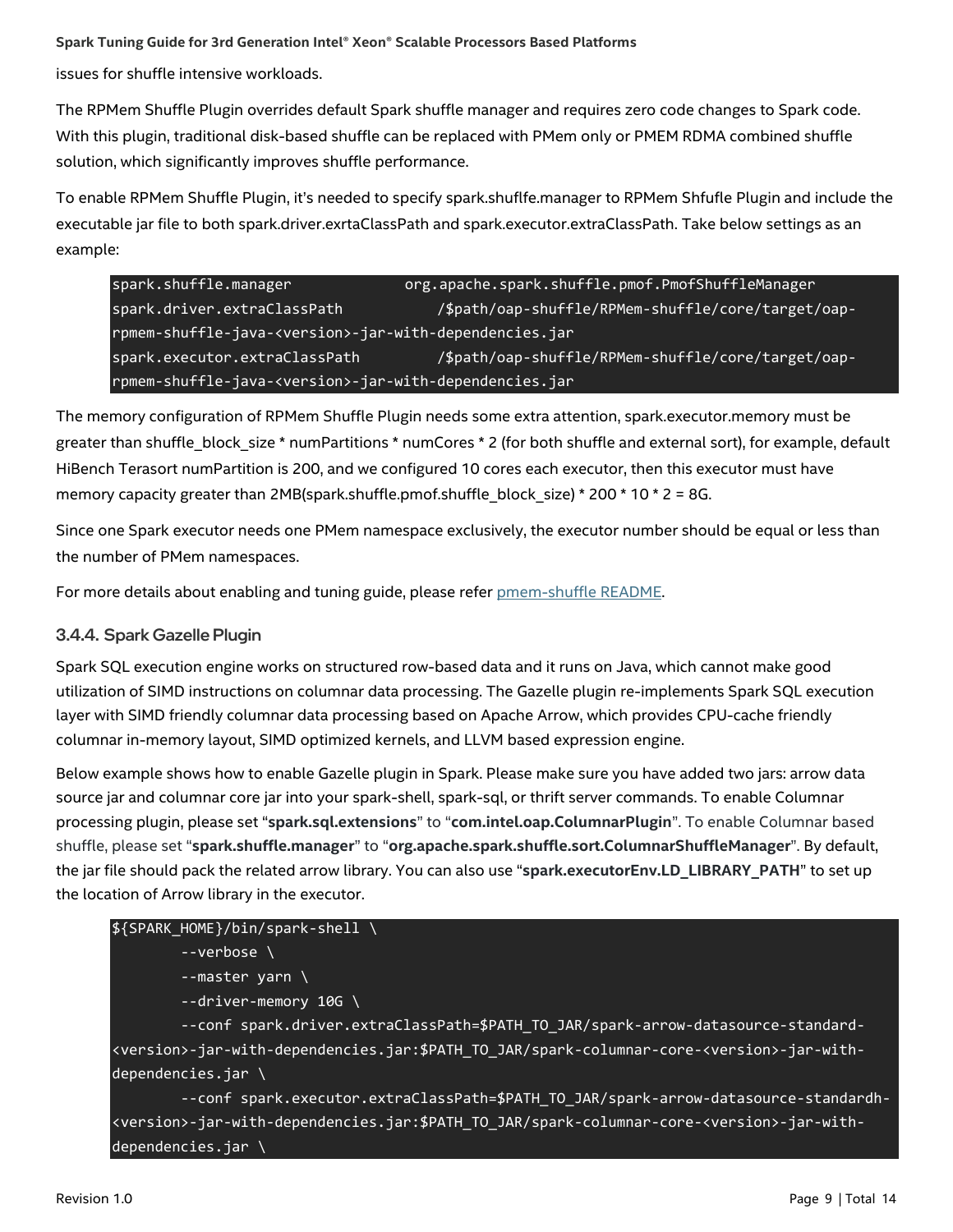| --conf spark.driver.cores=1 \                                                                     |  |
|---------------------------------------------------------------------------------------------------|--|
| --conf spark.executor.instances=12 \                                                              |  |
| --conf spark.executor.cores=6 \                                                                   |  |
| --conf spark.executor.memory=20G \                                                                |  |
| --conf spark.memory.offHeap.size=80G \                                                            |  |
| --conf spark.task.cpus=1 \                                                                        |  |
| --conf spark.locality.wait=0s \                                                                   |  |
| --conf spark.sql.shuffle.partitions=72 \                                                          |  |
| --conf spark.sql.extensions=com.intel.oap.ColumnarPlugin \                                        |  |
| --conf spark.shuffle.manager=org.apache.spark.shuffle.sort.ColumnarShuffleManager                 |  |
| --conf spark.executorEnv.ARROW_LIBHDFS3_DIR="\$PATH_TO_LIBHDFS3_DIR/" \                           |  |
| -- conf spark.executorEnv.LD LIBRARY PATH="\$PATH TO LIBHDFS3 DEPENDENCIES DIR"                   |  |
| --jars \$PATH TO JAR/spark-arrow-datasource-standard- <version>-jar-with-</version>               |  |
| dependencies.jar,\$PATH_TO_JAR/spark-columnar-core- <version>-jar-with-dependencies.jar</version> |  |

There are many configurations that could impact the performance, and we list most of the parameters provided by Gazelle Plugin in the table below that could impact either stability or performance.

For columnar based operators management, Gazelle Plugin expose many parameters to turn on/off columnar based operators such as "**spark.oap.sql.columnar.batchscan**", "**spark.oap.sql.columnar.sortmergejoin**", etc. If you are facing some exception like Unsupported Operator, you can try to turn off columnar based operators and let the operators fallback to row based processing and run successfully. The performance for a workload may vary in different cases. In some cases, to disable columnar based operators could also help to improve the performance.

For better native memory management, Gazelle Plugin uses the parameter "**spark.memory.offHeap.size**" to allocate native memory in the system. If you are facing some Out-of-Memory issue in native, please try to allocate more memory size in this parameter. We also highly recommend enabling NUMA Binding by using the below two parameters: "**spark.oap.sql.columnar.numaBinding**" and "**spark.oap.sql.columnar.coreRange**". Enabling NUMA Binding can help to guarantee better performance with NUMA nodes support.

For more information, please refer to [Spark Configurations for Gazelle Plugin.](https://github.com/oap-project/gazelle_plugin/blob/master/docs/Configuration.md)

| <b>Parameters</b>              | <b>Description</b>                                                                                           | <b>Recommend</b>                      |
|--------------------------------|--------------------------------------------------------------------------------------------------------------|---------------------------------------|
| spark.driver.extraClassPath    | To add Arrow Data Source and Gazelle Plugin jar file<br>in Spark Driver                                      | /path/to/jar file1:/path/to/jar file2 |
| spark.executor.extraClassPath  | To add Arrow Data Source and Gazelle Plugin jar file<br>in Spark Executor                                    | /path/to/jar file1:/path/to/jar file2 |
| spark.executorEnv.LIBARROW DIR | To set up the location of Arrow library, by default it<br>will search the location of jar to be uncompressed | /path/to/arrow library/               |
| spark.executorEnv.CC           | To set up the location of gcc                                                                                | /path/to/gcc/                         |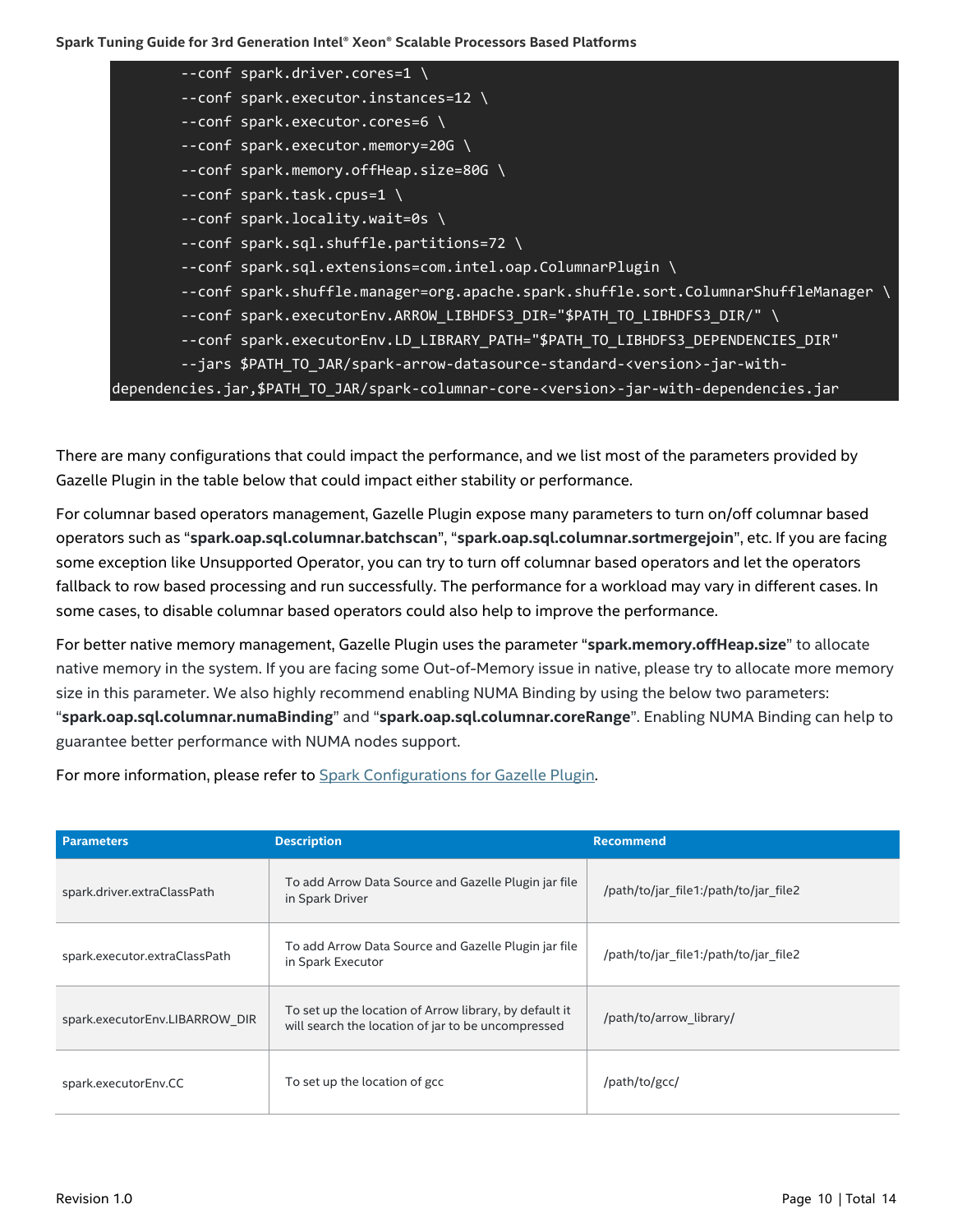| <b>Parameters</b>                           | <b>Description</b>                                                                                                                                                                                                                                                                                                                       | <b>Recommend</b>                                         |
|---------------------------------------------|------------------------------------------------------------------------------------------------------------------------------------------------------------------------------------------------------------------------------------------------------------------------------------------------------------------------------------------|----------------------------------------------------------|
| spark.executor.memory                       | To set up how much memory to be used for Spark<br>Executor.                                                                                                                                                                                                                                                                              | Depends on the system                                    |
| spark.memory.offHeap.size                   | To set up how much memory to be used for Java<br>OffHeap.<br>Please notice Gazelle Plugin will leverage this setting<br>to allocate memory space for native usage even<br>offHeap is disabled.<br>The value is based on your system and it is<br>recommended to set it larger if you are facing Out of<br>Memory issue in Gazelle Plugin | 30G                                                      |
| spark.sql.sources.useV1SourceList           | Choose to use V1 source                                                                                                                                                                                                                                                                                                                  | avro                                                     |
| spark.sql.join.preferSortMergeJoin          | To turn off preferSortMergeJoin in Spark                                                                                                                                                                                                                                                                                                 | false                                                    |
| spark.sql.extensions                        | To turn on Gazelle Plugin                                                                                                                                                                                                                                                                                                                | com.intel.oap.ColumnarPlugin                             |
| spark.shuffle.manager                       | To turn on Gazelle Columnar Shuffle Plugin                                                                                                                                                                                                                                                                                               | org.apache.spark.shuffle.sort.ColumnarShuffleMana<br>ger |
| spark.oap.sql.columnar.batchscan            | Enable or Disable Columnar Batchscan, default is true true                                                                                                                                                                                                                                                                               |                                                          |
| spark.oap.sql.columnar.hashagg              | Enable or Disable Columnar Hash Aggregate, default<br>is true                                                                                                                                                                                                                                                                            | true                                                     |
| spark.oap.sql.columnar.projfilter           | Enable or Disable Columnar Project and Filter, default<br>is true                                                                                                                                                                                                                                                                        | true                                                     |
| spark.oap.sql.columnar.codegen.sor<br>t     | Enable or Disable Columnar Sort, default is true                                                                                                                                                                                                                                                                                         | true                                                     |
| spark.oap.sql.columnar.window               | Enable or Disable Columnar Window, default is true                                                                                                                                                                                                                                                                                       | true                                                     |
| spark.oap.sql.columnar.shuffledhas<br>hjoin | Enable or Disable ShffuledHashJoin, default is true                                                                                                                                                                                                                                                                                      | true                                                     |
| spark.oap.sql.columnar.sortmergejoi<br>n    | Enable or Disable Columnar Sort Merge Join, default<br>is true                                                                                                                                                                                                                                                                           | true                                                     |
| spark.oap.sql.columnar.union                | Enable or Disable Columnar Union, default is true                                                                                                                                                                                                                                                                                        | true                                                     |
| spark.oap.sql.columnar.expand               | Enable or Disable Columnar Expand, default is true                                                                                                                                                                                                                                                                                       | true                                                     |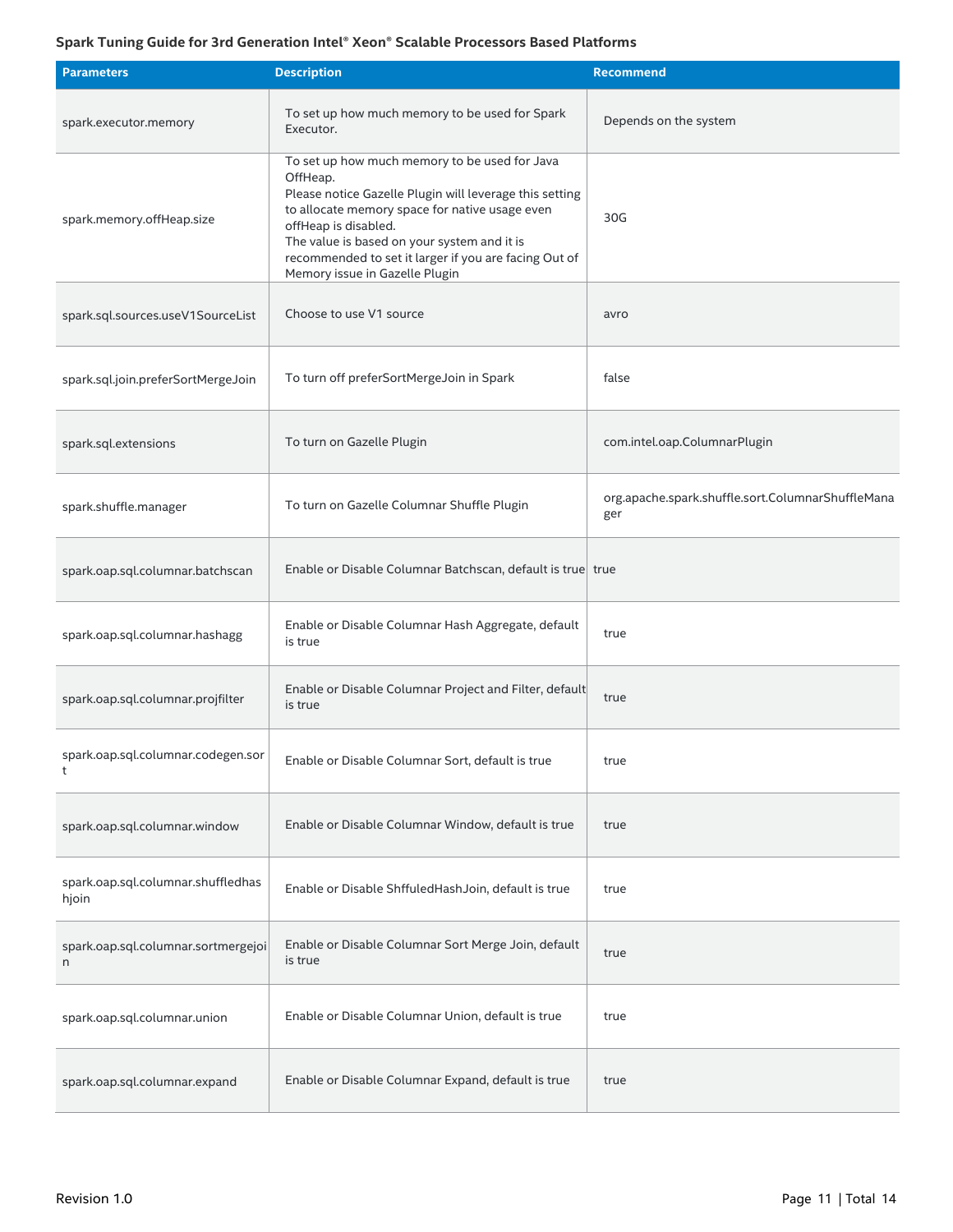| <b>Parameters</b>                                              | <b>Description</b>                                                                                                                                                                             | <b>Recommend</b>         |
|----------------------------------------------------------------|------------------------------------------------------------------------------------------------------------------------------------------------------------------------------------------------|--------------------------|
| spark.oap.sql.columnar.broadcastex<br>change                   | Enable or Disable Columnar Broadcast Exchange,<br>default is true                                                                                                                              | true                     |
| spark.oap.sql.columnar.nanCheck                                | Enable or Disable Nan Check, default is true                                                                                                                                                   | true                     |
| spark.oap.sql.columnar.hashCompar<br>e                         | Enable or Disable Hash Compare in HashJoins or<br>HashAgg, default is true                                                                                                                     | true                     |
| spark.oap.sql.columnar.broadcastJoi<br>n                       | Enable or Disable Columnar BradcastHashJoin,<br>default is true                                                                                                                                | true                     |
| spark.oap.sql.columnar.wholestagec<br>odegen                   | Enable or Disable Columnar WholeStageCodeGen,<br>default is true                                                                                                                               | true                     |
| spark.oap.sql.columnar.preferColum<br>nar                      | Enable or Disable Columnar Operators, default is<br>false.<br>This parameter could impact the performance in<br>different case. In some cases, to set false can get<br>some performance boost. | false                    |
| spark.oap.sql.columnar.joinOptimiza<br>tionLevel               | Fallback to row operators if there are several<br>continuous joins                                                                                                                             | 6                        |
| spark.sql.execution.arrow.maxRecor<br>dsPerBatch               | Set up the Max Records per Batch                                                                                                                                                               | 10000                    |
| spark.oap.sql.columnar.wholestagec<br>odegen.breakdownTime     | Enable or Disable metrics in Columnar<br>WholeStageCodeGen                                                                                                                                     | false                    |
| spark.oap.sql.columnar.tmp_dir                                 | Set up a folder to store the codegen files                                                                                                                                                     | /tmp                     |
| spark.oap.sql.columnar.shuffle.custo<br>mizedCompression.codec | Set up the codec to be used for Columnar Shuffle,<br>default is lz4                                                                                                                            | lz4                      |
| spark.oap.sql.columnar.numaBindin<br>g                         | Set up NUMABinding, default is false                                                                                                                                                           | true                     |
| spark.oap.sql.columnar.coreRange                               | Set up the core range for NUMABinding, only works<br>when numaBinding set to true.<br>The setting is based on the number of cores in your<br>system. Use 72 cores as an example.               | 0-17,36-53   18-35,54-71 |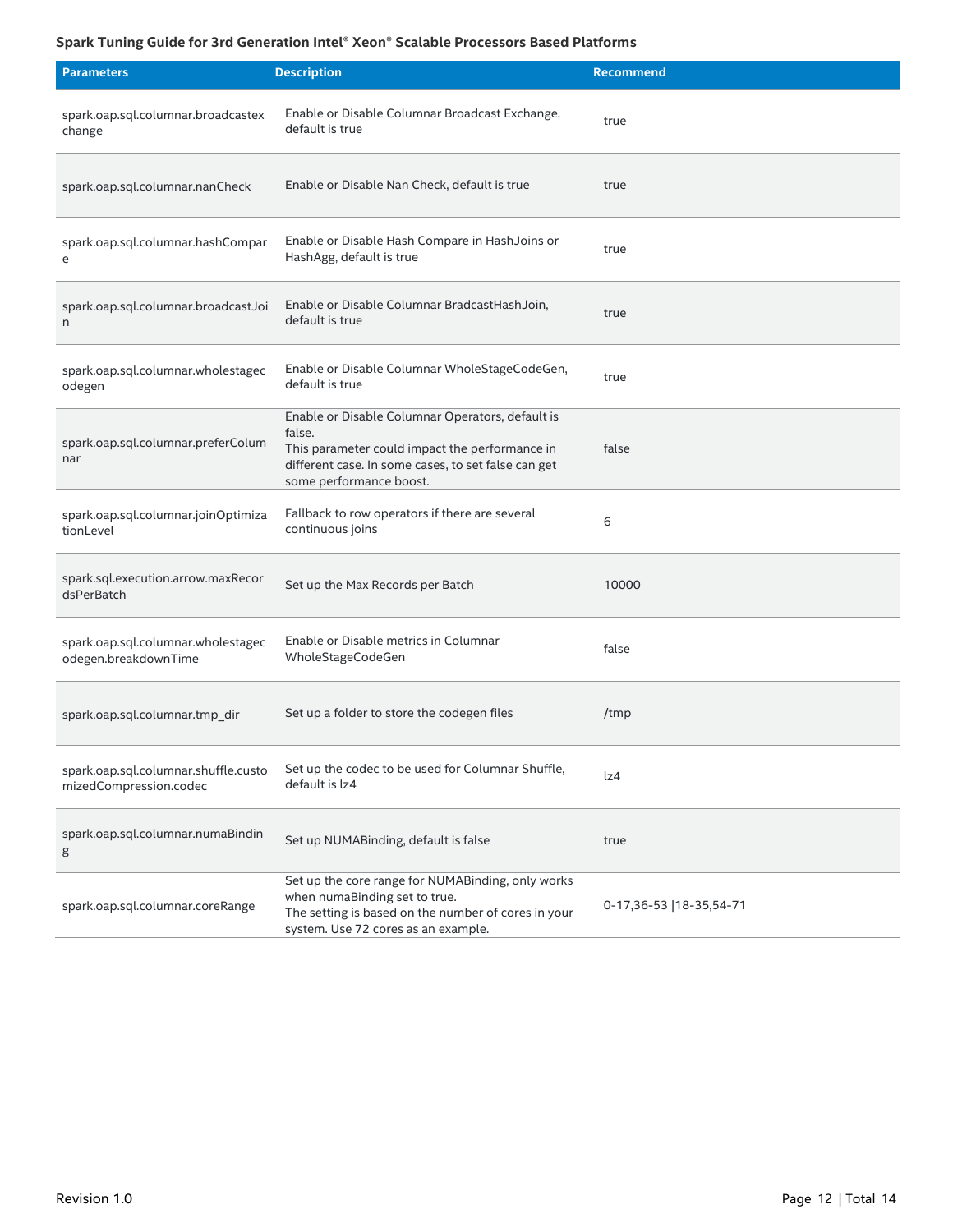#### 3.4.5. Optimized Spark MLlib

OAP MLlib is an optimized package to accelerate machine learning algorithms in Apache Spark MLlib. It is compatible with Spark MLlib and leverages open source oneAPI Data Analytics Library (oneDAL) to provide highly optimized algorithms and get most out of CPU capabilities. It also takes advantage of open source oneAPI Collective Communications Library (oneCCL) to provide efficient communication patterns in multi-node clusters.

Depending on algorithms, the intensive computation can happen on driver side or executor side, you need to tune CPU and memory resources for both driver and executor.

Firstly, you need to consider setting **spark.default.parallelism** to match total physical cores or total logical cores. When matching to total logical cores, some algorithms may face performance degradation due to excessive use of computing resources, in that case, change to match total physical cores instead. After deciding parallelism, you need to set **spark.executor.cores** to be divisible by cores number in a single cluster node and then calculate **spark.executor.instances** accordingly. Setting 4-8 cores per executor is recommended.

OAP MLlib adopts oneDAL as implementation backend. Being different from original Spark implementation that can spill data to disk if there is not enough memory, oneDAL requires enough native memory allocated for each executor. In addition to setting **spark.executor.memory,** you may need to tune **spark.executor.memoryOverhead** to allocate enough native memory for large datasets. Setting this value to larger than **dataset size / executor number** is a good starting point.

For some large datasets, data point features can be represented with a large number of vector objects which result in GC overheads. If you experience GC pressure, consider using more partitions for the dataset and new G1GC garbage collector by setting **spark.executor.extraJavaOptions=-XX:+UseG1GC**.

For specific machine learning algorithms, there are options to tune their internals, please refer to OAP MLlib documentation for details.

# <span id="page-12-0"></span>4. Conclusion

The performance of Spark based analytics is highly dependent on hardware configurations, software configurations and the characteristics of the workload. For hardware aspects, the processor, the memory capacity, the network bandwidth, and I/O bandwidth are most important aspects to balance for best performance. For software configurations, Spark provides a lot of aspects to tune based on the workload characteristics, such as whether a workload is disk I/O intensive, network intensive, or computation intensive. OAP also provides features for Spark to optimize the performance from different aspects such as using index to removing full data scan, using cache to speed up the data source read, using Gazelle Plugin to speed up the SQL execution engine, and using OAP MLlib to optimize ML algorithms. With 3rd Generation Intel Xeon Scalable processors, Intel takes it even further by optimizing the platform as a whole -- CPU, memory, storage, and networking working together for the best user experience.